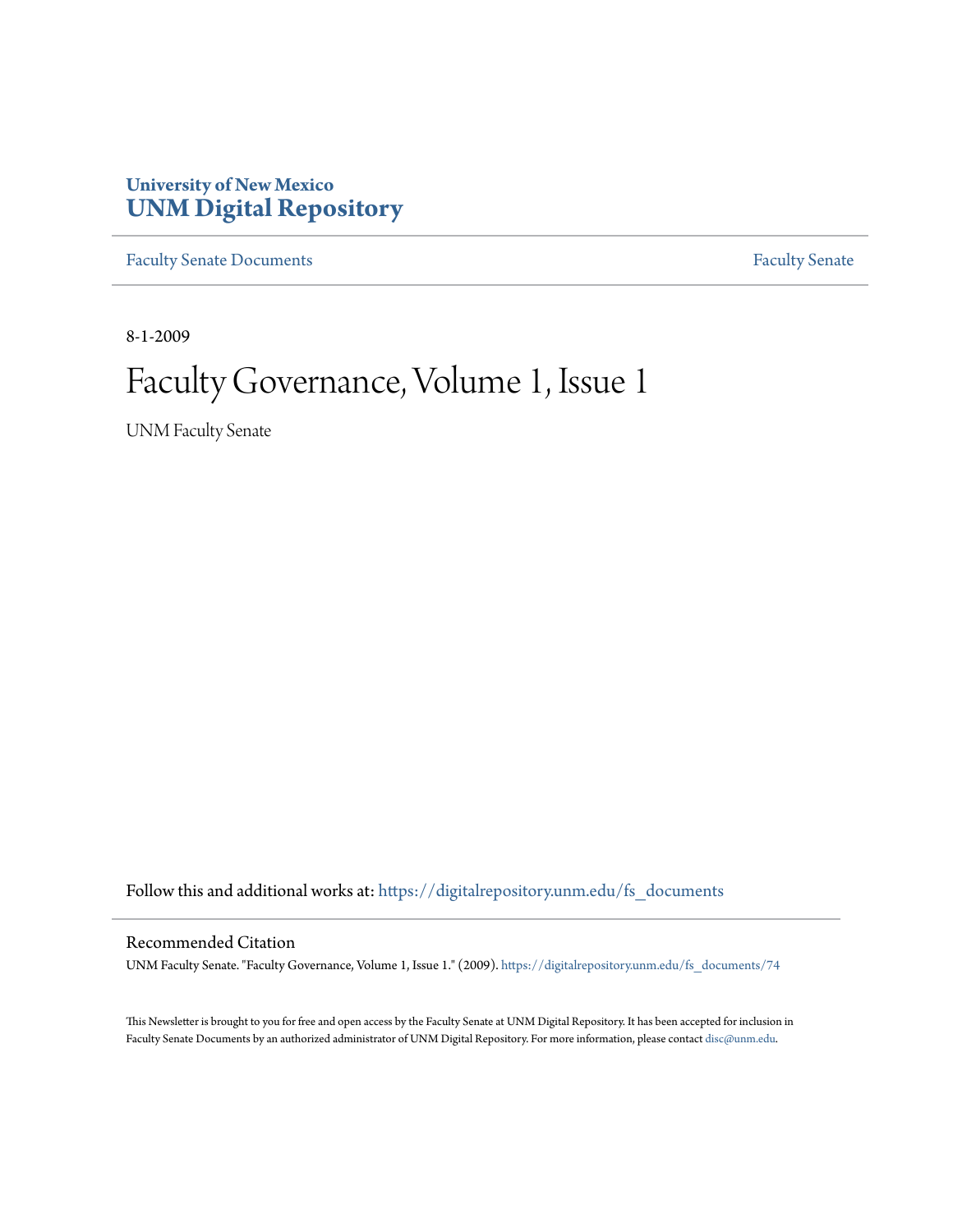

## Faculty Governance **V O L U M E 1 , I S S U E 1 A U G U S T 2 0 0 9**

### **INSIDE THIS I S S U E :**

### **Faculty Governance Structure 2 Committee on Govern-3 ance and Academic Freedom and Tenure Committee Operations Committee 4 Higher Learning Com-5 mission Report & Audit Status Faculty Senate Committee Openings 6 Early Retirement 6**

# **Douglas Fields,** Introduction **Faculty Senate President**

Thank you for taking the time to read the first Newsletter of Faculty Governance at UNM. Our goal with this publication is to inform the UNM faculty of the process, current issues and future directions of faculty governance.

One of the biggest complaints that we hear about how we are doing our jobs is that faculty feel left out of the loop, not just with the administration, but also with faculty governance bodies.

This is our attempt to remedy that situation. In this issue, you can find out more information about the [structure of](#page-2-0)  [faculty governance at UNM,](#page-2-0) 

the [status of the I&G audit](#page-5-0)  [requested by the faculty in the](#page-5-0)  [February 25 general faculty](#page-5-0)  [meeting,](#page-5-0) the [recent HLC re](#page-5-0)[port and what it means to fac](#page-5-0)[ulty governance at UNM](#page-5-0) and the [discussions about a possi](#page-6-0)[ble Early Retirement Process.](#page-6-0)

As always, we are committed to serving the institution of the University, and as one faculty member declared in a general faculty meeting, we believe that together with the students, the faculty ARE the University. We are the caretakers of the curriculum, the creators of new knowledge, the mentors of the children of New Mexico. The shared gov-

ernance between the faculty, the Regents and the administration of the University is the mechanism by which we fulfill our responsibility.

To that end, please take a few minutes to look over some of the faculty senate committees and their charges, to see where YOU could play a role in that mission.



# Future meeting dates

#### **Faculty Senate Meeting:**

Tues, August 25, 2009, 3:00 p.m. Lobo Room, Rm 3037, S.U.B. (See page 7 for agenda)

#### **General Faculty Meeting:**

The Committee on Governance is still deliberating on when a general faculty meeting for this fall will be held.

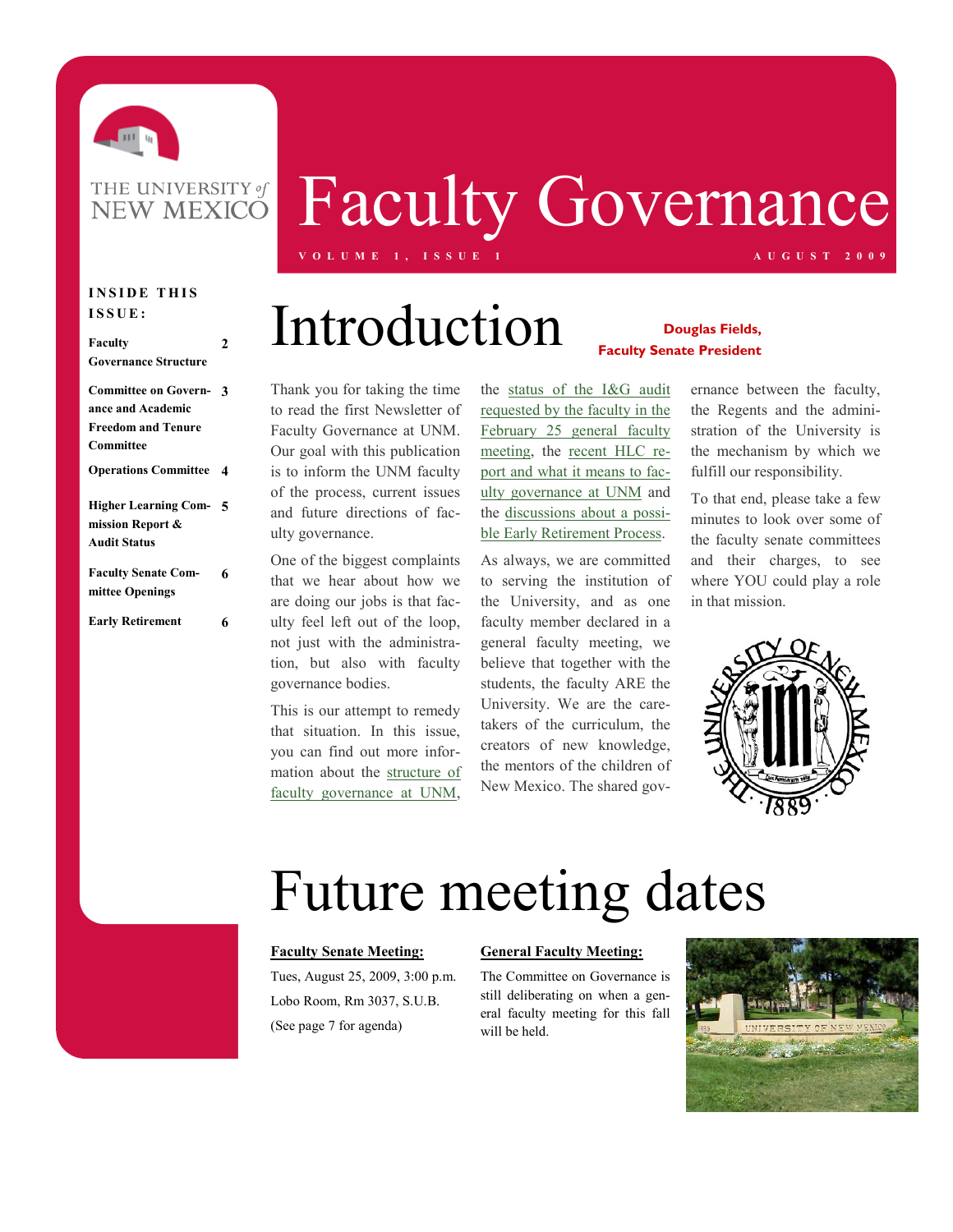## **General (Voting) Faculty**

<span id="page-2-0"></span>Academic Freedom & **Tenure Committee** (elected) Elizabeth Rapaport Marsha Baum Lynndianne Beene Christos Christodoulou **Tobias Fisher** Barbara Hannan Melvina McCabe Susan Pearson Adrienne Salinger Jackie Shane Virginia Shipman Victor Strasburger

> **Facutly Senate Operations Committee** (elected)

Douglas Fields **Howard Snell** Richard Wood Pamela Pyle Nikki Katalanos Mary Lipscomb **Timothy Ross** 

Elected members by school/college & at large members

> **Faculty Senate Committees** (appointed) Admissions & Registration Athletic Council Budget **Campus Development Advisory** Computer Use Curricula Faculty & Staff Benefits Faculty Ethics & Advisory **Governmental Relations** Graduate **Honorary Degree Intellectual Property** Library Policy **Research Allocations** Research Policy Scholarship **Teaching Enhancement** Undergraduate **University Press**

Committee on Governance (elected) Ursula Shepherd Eleni Bastea Sever Bordeianu Suleiman Kassicieh **Timothy Lowrey** 

### **F A C U L T Y G O V E R N A N C E**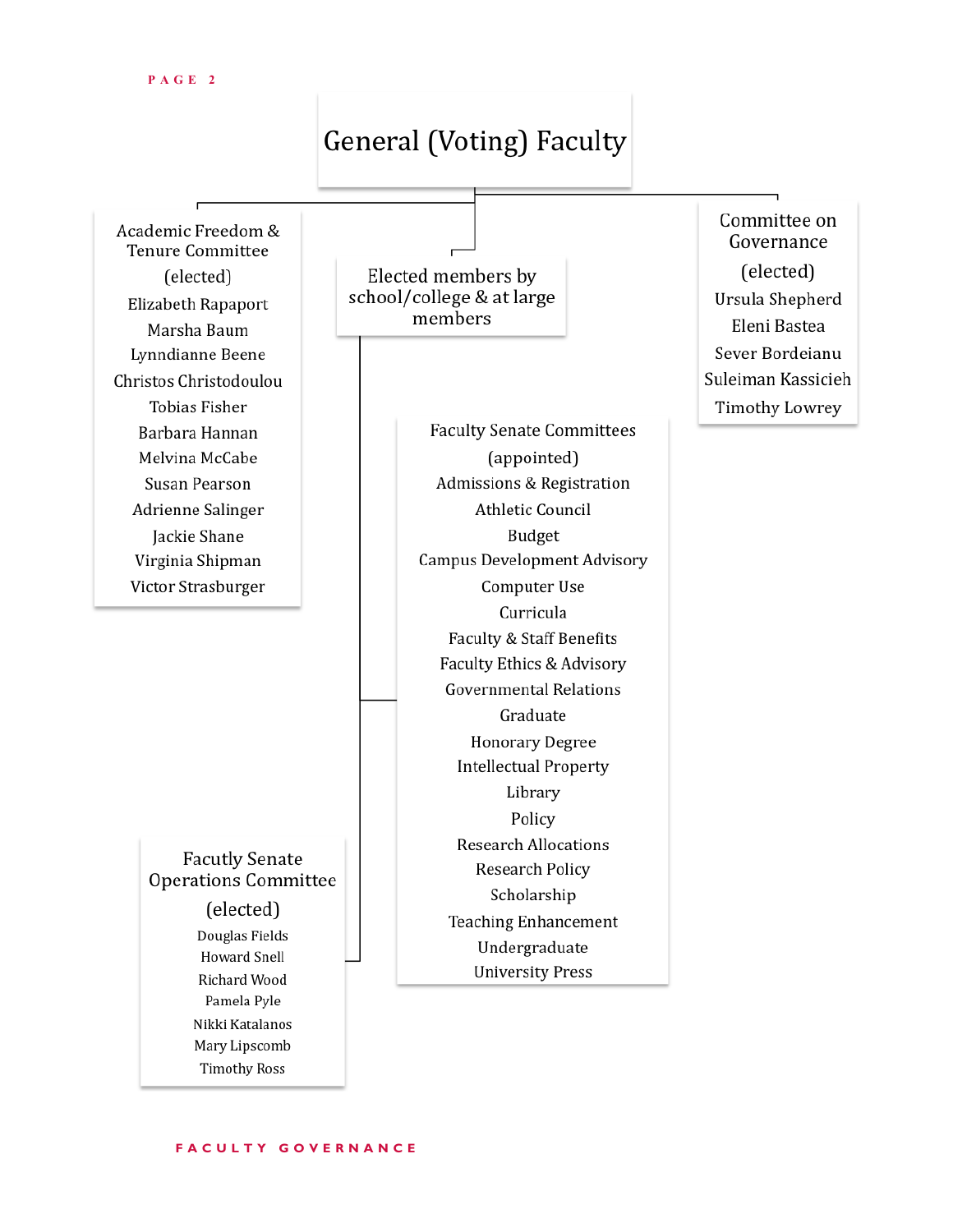# Committee on Governance

This committee consists of five members of the general faculty who serve three-year terms.

A committee of five voting members of the general faculty to be known as the Committee on Governance who are not members of the Faculty Senate shall be nominated and elected by mail ballot for

o v e r l a p p i n g three-year terms. Duties of this committee are to prepare, in conjunction with the Secretary of the University, the agenda of faculty



meetings; to oversee elections, including referenda; to recommend adjustments, improvements and refinements in the faculty organizational structure; to represent the general faculty to the Senate; and to call meetings of the general faculty when necessary. The committee shall annually elect a chair.

Ursula Shepherd is the current chair of the Committee on Governance. She is an Associate Professor in the University Honors department. She is also Research Assistant Professor in the Department of Biology. Recently named the 2009-2011 UNM Presidential Teaching Fellow, she has served on several UNM Task Forces and departmental committees, and has focused heavily on international education issues. She received her PhD in Biology from the University of New Mexico in 1994, and held a Postdoctoral fellowship for three years following that. She holds both an M.A. and a B.A. in Social Sciences from the University of the Pacific.

Other members include: Eleni Bastea, Professor—School of Architecture; Sever Bordeianu, Professor— University Libraries General Administration; Suleiman Kassicieh, Professor—ASM Finance Intl Tech Management and Timothy Lowrey, Professor—Biology Department.

## Academic Freedom & Tenure Committee

Thirteen members of the voting faculty make up this committee.

The principal functions of this committee are: discharging the functions assigned to it under the provisions of the Policy on Academic Freedom and Tenure, reviewing the policy and recommending appropriate changes in it, hearing appeals regarding sabbatical leave



applications and making recommendations for appropriate changes in the sabbatical leave policy of the University.

Elizabeth Rapaport is the current committee chair. She has been a faculty member at the University of New Mexico since 1995. She is Professor of Law and Philosophy. Rapaport has served twice on the Academic Freedom and Tenure Committee and began her second term as chair in 2009. Rapaport began her career at Boston University as a member of the Department of Philosophy. She then taught at the University of Southern California and Duke University. In the course of her academic career, Rapaport has served on a number of college and university level governance and adjudication committees.

Other members include: Marsha Baum, Professor—Intellectual Property Law; Lynndianne Beene, Professor—English Department; Christos Christodoulou, Professor—Electrical and Computer Engineering; Charles Cunningham, Associate Professor—Biology Faculty; Tobias Fischer, Associate Professor—Earth and Planetary Science; Barbara Hannan, Associate Professor— Philosophy Department; Melvina McCabe, Professor—Family Community Medicine; Susan Pearson, Professor— Theatre and Dance; Adrienne Salinger, Professor—Art and Art History; Jackie Shane, Associate Professor—University Libraries Science Eng; Virginia Shipman, Professor—Individual Family Comm Education and Victor Strasburger, Professor—Pediatrics.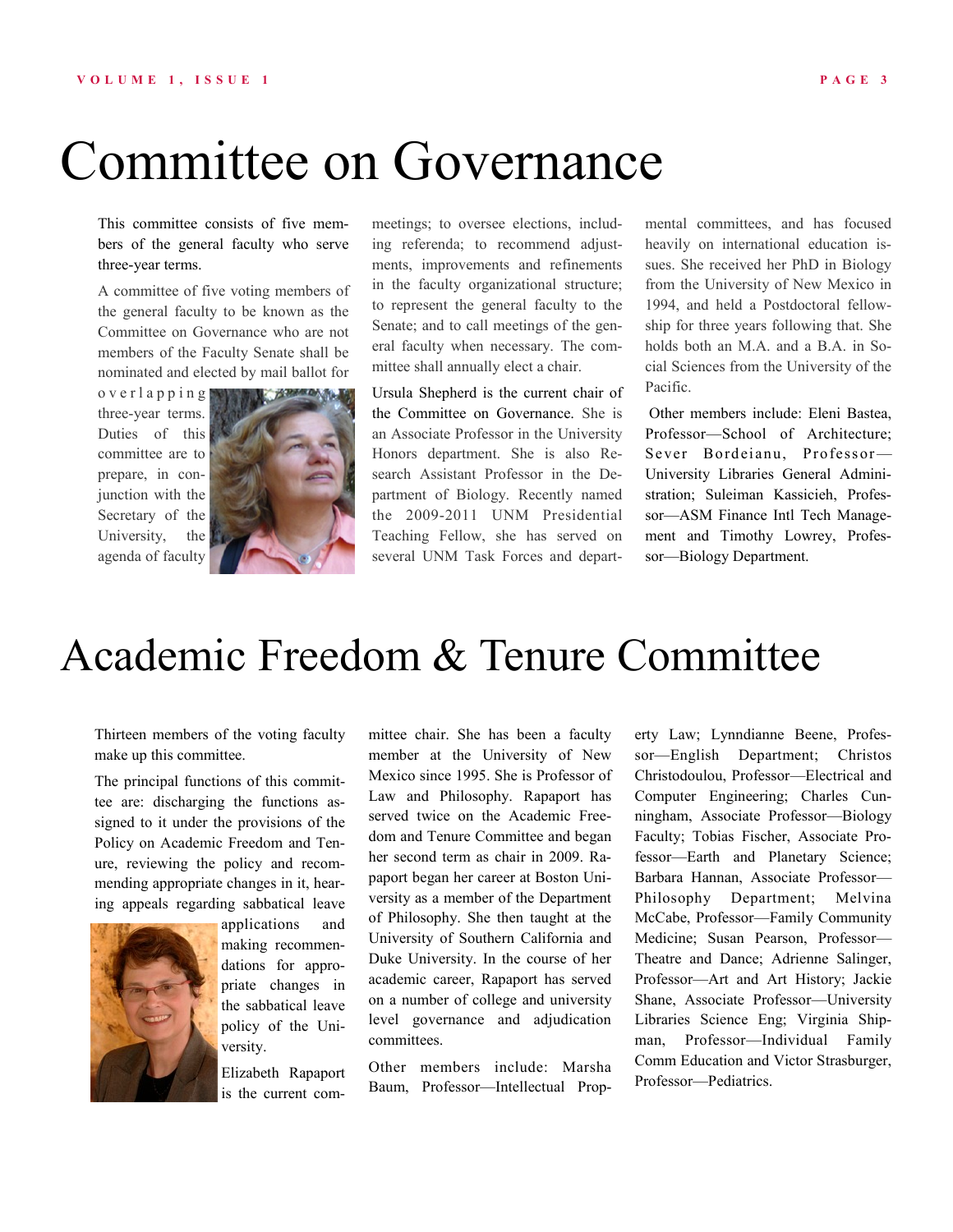# Faculty Operations Committee



sociate Professor in the and Astronomy. He has

Douglas Fields is an As-at Tennessee Technological University Department of Physics versity (PhD) and Michigan State Universtudied or done research Fields worked as a Postdoctoral Fellow at (BS), Florida State University, Indiana Unisity. After receiving his Ph.D. in 1992, Dr.

### Howard Snell, Past Faculty Senate President



sor of Biology and Curator of the Division of Amphibians and Reptiles in the Museum of Southwest-

Howard Snell is a Profes-ern Biology. He's been active in the Faculty Senate since 2004. Prior to that his research

program concentrated on the evolutionary and conservation ecology of the Galapagos Islands where he led a collaborative program

Los Alamos National Laboratory conducting research at CERN. Dr. Fields became a tenure track faculty at UNM in 2001. Dr. Fields has served on the Faculty Senate for 2 years.

### involving the University of New Mexico and the Charles Darwin Foundation. Stern was president of the Faculty Senate last year and looks forward to working with the new leadership involved in shared governance at UNM.

### Richard Wood, Faculty Senate President Elect



Richard Wood is Associate Professor of Sociology. Dr. Wood earned his Ph.D. from the University of California in 1995. He has

taught at both the undergraduate and graduate level, and was awarded the 2004 Gunter Starkey Teaching Award for outstanding teaching by the College of Arts and Science. He has served on the UNM faculty's Committee on Governance, the Faculty Senate and various committees and task forces within the College of Arts & Sciences, the Latin American and Iberian Institute and the Department of Sociology.

### Pamela Viktoria Pyle, Past Associate President



is a Professor of Piano and Collaborative Piano at the University of New Mex-

Pamela Viktoria Pyle ico. She has studied at the New England conservatory, Aspen and the Juilliard School. Pamela has served on the Faculty Senate for five years. She has completed two years on the Operations Committee and

### Timothy Ross, Voting Member



Timothy Ross is a registered professional engineer with over 30 years experience in the fields of computational mechanics, hazard survivability, structural dynamics, structural safety, stochastic processes, risk assessment and fuzzy systems. He has B.S., M.S. and Ph.D. degrees in civil engineering from Washington State, Rice served as the Associate Senate President for the fall of 2008.

### and Stanford Universities, respectively. He has been an engineering educator at the University of New Mexico since 1987.

### Nikki Katalanos, Voting Member



Director of the UNM Physician Assistant Program. She graduated from the University of

Nikki Katalanos is the Florida Physician Assistant Program and earned her Doctorate in Health Education/ Intercultural Communication from the University of New Mexico. She has practiced primary care in NM for nearly 30 years.

### Mary Lipscomb, Voting Member



fessor in the School of Medicine. She was on the faculty of the Department of Pathology at UT South-

Mary Lipscomb is a pro- western Health Sciences Center for 20 years before coming to the University of New Mexico. She has served for 12 years as the chair of the Department of Pathology. She is involved in graduate student and post doc-

She has served on the UNM Faculty Senate for a total of 6 years and this will be her fourth term of office on the Operations Committee.

toral education. She has served for one year on the Faculty Senate and operations committee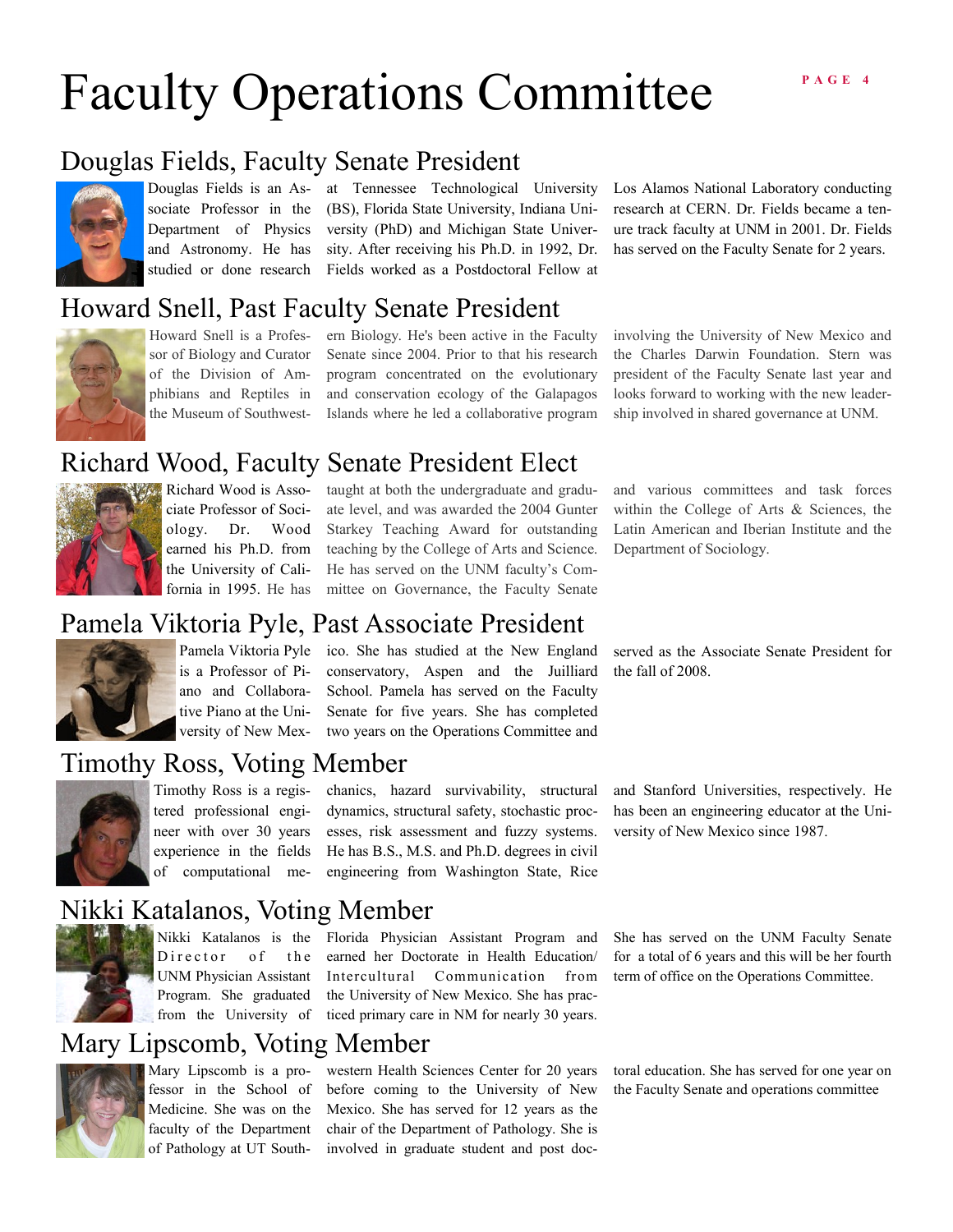## <span id="page-5-0"></span>Higher Learning Commission Report

**Richard Wood**

During Spring 2009, UNM engaged in its ten-year re-accreditation under the Higher Learning Commission, our accreditation body. The final report must still be approved, but the draft report has been accepted by the UNM Administration as the basis for proceeding forward. It is publicly available [here](http://www.unm.edu/~accred/2009ReportOfAVisit.html) (be sure to download both the "Assurance" and the "Advancement" sections). The elected faculty leadership **strongly urge** all UNM faculty, administrators, staff, and students to read the report – we think it gets the picture largely right, offers excellent insight into dynamics at the University, *and* carries very real weight as UNM moves forward.

Essentially, the Assurance section is the "evaluative" section, which provides the record of the visit and the team's recommendations for reporting requirements.

## Audit Status

**Douglas Fields**

After the February 25 meeting of the general faculty, the Faculty Senate President convened an ad-hoc Audit Committee to define the scope of the requested audit. That committee submitted its [report](http://facgov.unm.edu/AuditQuestions.pdf) to the office of the State Auditor on April 3. The president had sent the administration's interpretation of the audit request to State Auditor Balderas on the March 9. On August 4, State Auditor Balderas forwarded his recommendations for the scope of work of the audit to the Faculty Senate President and President Schmidly. His Recommended Scope of Work is closely aligned with the Faculty Senate ad-hoc Audit Committee's recommendations and includes:

- 1) Budget comparisons of "restricted" I&G funds/expenditures/ revenues at the college or office level broken down into the following categories: (a) instructional; (b) academic support; (c) student services; (d) institutional support; (e) physical plant; (f) any other units receiving I&G for FY03, FY04, FY05, FY06, FY07, FY08 and FY09.
- 2) A detailed analysis of F&A revenues and allocations/ expenditures sufficient to explain the OVPR debt and the reduction in the F&A return to the units for FY03, FY04, FY05, FY06, FY07, FY08 and FY09. Include a comparison

The team recommends two "reporting requirements" (which essentially means areas of most significant concern), with UNM due to report back in January 2011. The first focuses on student advising and student:advisor ratios, identifying an urgent need for investing in student advisement in support of undergraduate success. The second and most substantial reporting requirement focuses on university governance, including the administrative structure of the University, the voice of faculty within decision-making, and the role of the Regents.

This section also includes the overall recommendation for accreditation status: the report recommends re-accreditation for the full 10 years, but with the two ongoing areas of concern identified above and with a notation that accreditation period could be shortened if governance issues are not adequately addressed. The Advancement sec-

tion is more of the "consultative" portion for the visit and provides some expansion on the team members' observations as well as advice for continued improvement.

Thus, the HLC appears likely to adopt a full 10-year accreditation cycle with two reporting requirements, centered on student advising and university governance (the latter including ongoing monitoring of UNM's efforts to address problems in this area). Final action and notification for UNM's accreditation status will be provided by the HLC early this fall. The UNM faculty leadership is committed to engaging fully with the Administration and Regents in responding to the HLC Report, as a mechanism for undertaking the urgent tasks of fostering research/teaching/service excellence and student success at New Mexico's flagship research university.

of budgeted amounts to actual expenditures/revenues.

- 3) A detailed analysis of the amount of funds that were "harvested" (including the tax on growth in fund balances), and where the money was transferred for FY03, FY04, FY05, FY06, FY07, FY08 and FY09. This analysis should include details of revenues and transfers into and out of the Reserves (I&G contingency account or undesignated fund balances). Include a comparison of budgeted amounts to actual expenditures/revenues where applicable.
- 4) A detailed analysis of how the current operations of the Rio Rancho campus are being funded including the impact on the I&G budgets for FY10 and FY11.

An additional recommendation was to use the firm currently conducting the FY09 fiscal audit for the university. President Schmidly and I met on August 14 and a request for quotation was sent to Moss Adams to get an estimate on the cost of the audit. The University Council's office believes that the audit must fall under the authority of the Regent's Audit Committee. I will approach the Regent's Audit Committee to ask for access to all information concerning this audit, and participation in all discussions together with a faculty expert.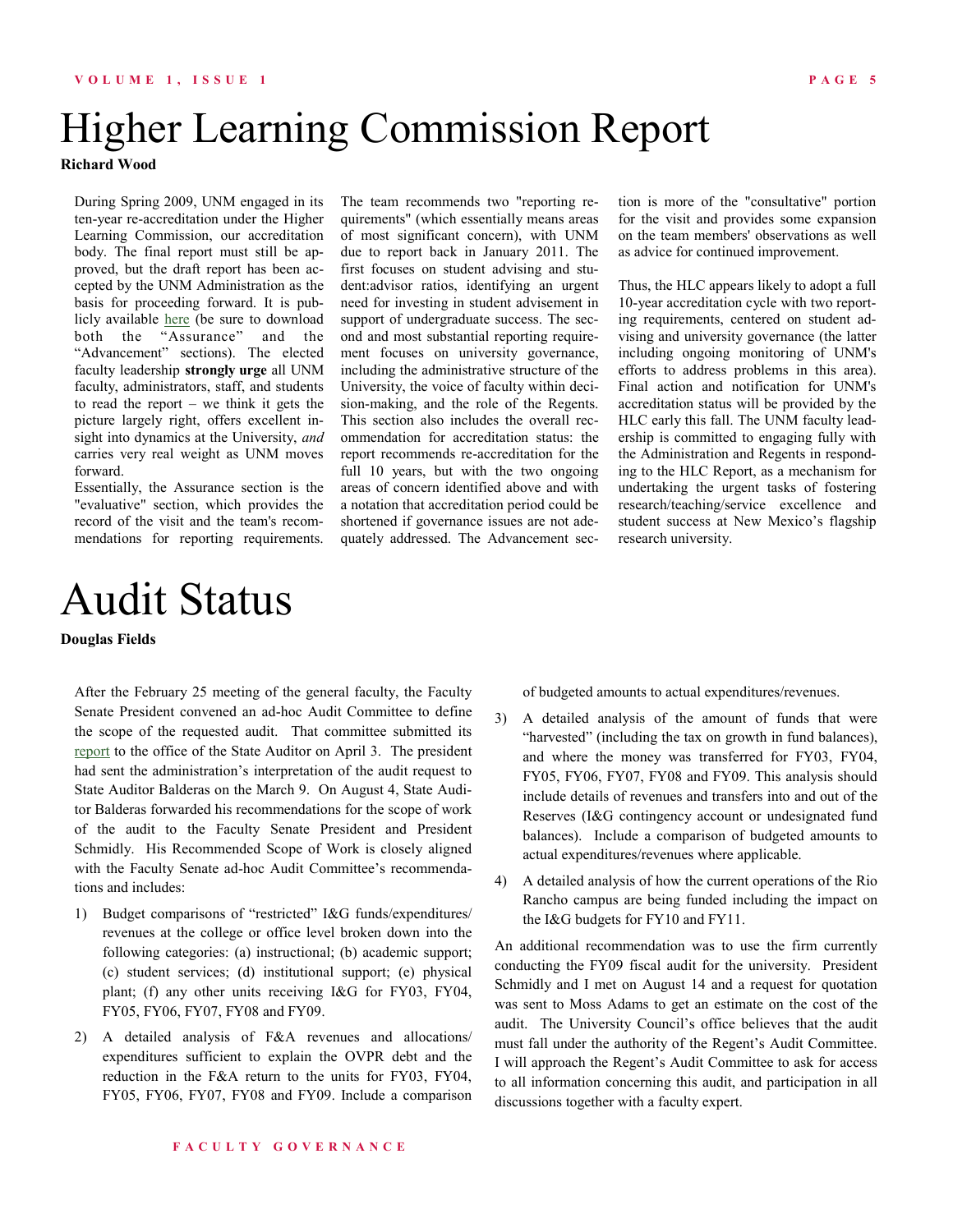## <span id="page-6-0"></span>Faculty Senate Committee Openings

#### **Administration and Registration**

-There are 5 openings: 4 must be from main campus school or college (other than A&S, University Libraries and ASM). The other opening must be filled from Branch. These are 2 year terms.

#### **Budget**

-There are 3 openings: COE (2 year term), Nursing (3 year term) and Pharmacy (3 year term).

### **Computer Use**

-There are 3 general faculty openings and these are 2 year terms.

### **Curricula**

-There are 6 openings: A&S (Natural Physical Sciences and Math), COE, Pharmacy, Architecture/Planning and Public Administration. These are 2 year terms. There is also an opening available to the Dental Hygiene Program and the term will be one year.

### **Faculty & Staff Benefits**

-There are 3 staff openings that are appointed by Staff Council

### **Graduate**

-There are 2 openings: A&S (Social Sciences) and Fine Arts. These are 3 year terms.

#### **Library**

-This committee needs a chair and there are 5 openings: 2 for A&S from Natural Sciences, 1 for A&S from Humanities, 1 from Fine Arts OR Architecture/Planning and 1 from Branch Campus. These are 3 year terms

### **Research Policy**

-This committee needs a chair and there is one opening for Fine Arts.

### **Scholarship**

-There are 2 general faculty openings for 2 year terms

## Early Retirement

UNM is looking into the possibility of creating an early retirement incentive plan for faculty, and has solicited input from faculty. The appropriate Faculty Senate bodies will provide such input, and individual faculty are welcome to do so as well. If a well-structured plan is feasible, it might provide a way to facilitate retirement for those interested AND advance UNM's academic excellence by hiring new tenure-track faculty in the current hiring market.

An announcement should be forthcoming this Fall as to whether such a

plan will be offered. The elected faculty leadership is committed to assuring that savings from such a plan are reinvested in tenure-track faculty AND that such a plan does not cut retirement pay.

Faculty Governance will work with the administration through FS committees and direct communication, and will keep you posted as we know more.